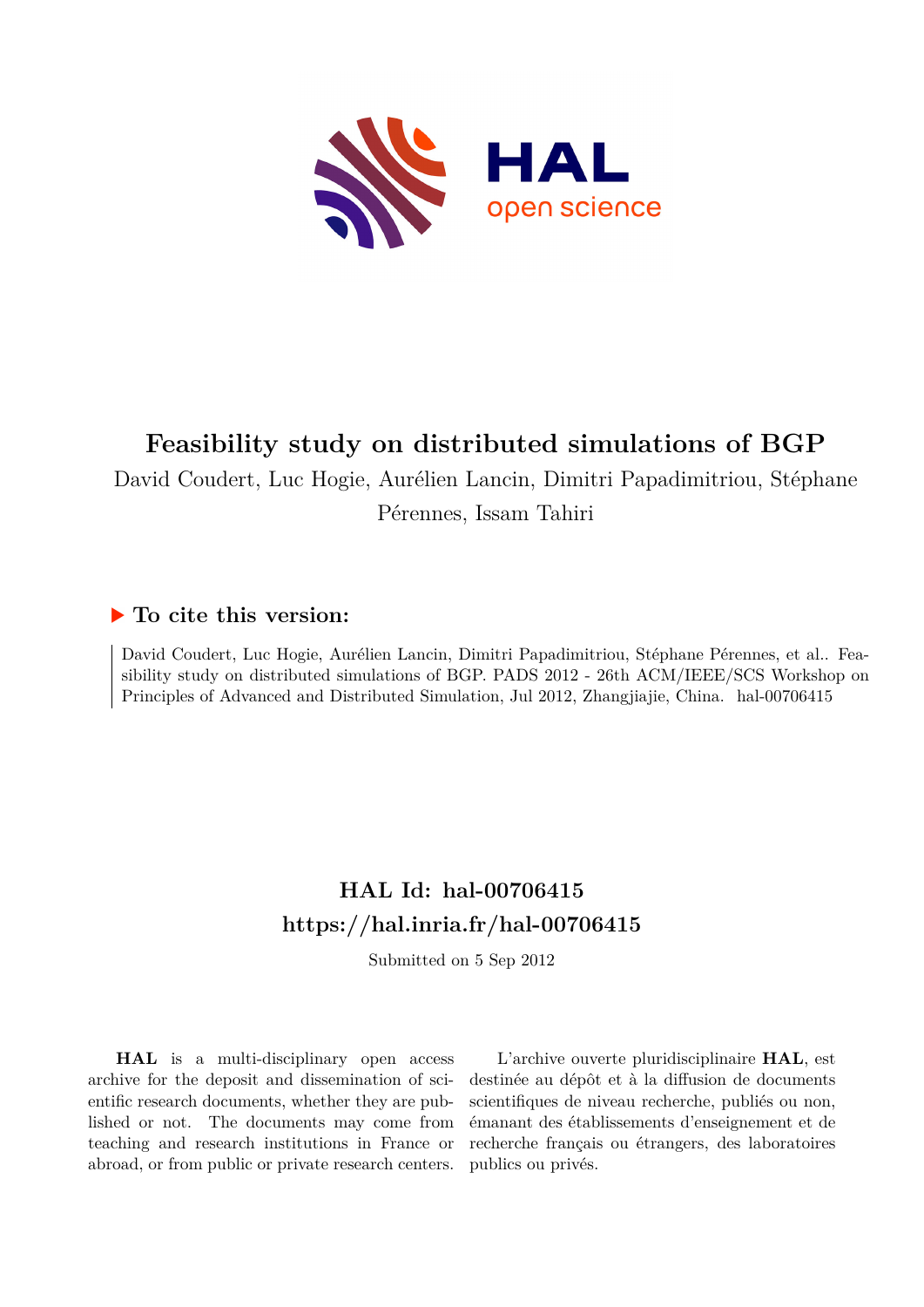# Feasibility study on distributed simulations of BGP

David Coudert\*, Luc Hogie\*, Aurélien Lancin\*, Dimitri Papadimitriou<sup>†</sup>, Stéphane Perennes\*, Issam Tahiri\*

∗ INRIA, I3S(CNRS, UNS), 2004 route des Lucioles, 06902 Sophia Antipolis, France

*Email: (david.coudert,luc.hogie,aurelien.lancin,stephane.perennes,issam.tahiri)@inria.fr*

†Alcatel-Lucent Bell, Copernicuslaan 50, 2018 Antwerpen, Belgium

*Email: dimitri.papadimitriou@alcatel-lucent.com*

*Abstract*—The Autonomous System (AS) topology of the Internet (up to 61k ASs) is growing at a rate of about 10% per year. The Border Gateway Protocol (BGP) starts to show its limits in terms of the number of routing table entries it can dynamically process and control. Due to the increasing routing information processing and storage, the same trend is observed for routing model simulators such as DRMSim specialized in large-scale simulations of routing models. Therefore, DRMSim needs enhancements to support the current size of the Internet topology and its evolution (up to 100k ASs). To this end, this paper proposes a feasibility study of the extension of DRM-Sim so as to support the Distributed Parallel Discrete Event paradigm. We first detail the possible distribution models and their associated communication overhead. Then, we analyze this overhead by executing BGP on a partitioned topology according to different scenarios. Finally, we conclude on the feasibility of such a simulator by computing the expected additional time required by a distributed simulation of BGP compared to its sequential simulation.

*Index Terms*—distributed simulation; network; BGP; Internet;

#### I. INTRODUCTION

The Internet evolution pushes its routing system to its limits in terms of i) memory cost due to the size of the routing tables (RT); ii) communication cost or complexity; iii) Border Gateway Protocol (BGP) complexity. Routing research has investigated new routing paradigms to address these issues. However, simulation of stateful distributed routing protocols operating asynchronously becomes a real issue at large-scale (order of  $10k$  nodes) [9]. No simulator provides the means to measure and to characterize the performance and behavior of such routing protocols on large networks and to compare them with BGP on the same simulation environment. For this purpose, we study the extension of DRMSim [3] in order to support the distribution of the routing model by partitioning the topology with respect to its properties and by extending the communication model.

This paper is organized as follows. After describing in Section II the state-of-the-art in routing model simulation and DRMSim, we detail two distributed models together with their associated communication overhead. In Section IV, we describe our simulation scenarios and execution environment followed by the simulation results as well as the impact of topology partition on the communication and their analysis. Finally, we conclude on the feasibility of such a simulator in Section V.

#### II. STATE OF THE ART

We can distinguish three classes of routing simulators: i) protocol simulators dedicated to the performance measurement and analysis of the routing protocol (procedures and format) at the microscopic level such as NS [5] and SSFNet [7]; ii) configuration simulators dedicated to the simulation of BGP protocol specifics like SimBGP [8] and C-BGP [6]; iii) routing model simulators like DRMSim [3] that do not execute the protocol low level procedures but their abstraction. Designed for the investigation of the performance of dynamic routing models on large-scale networks, these simulators allow execution of different routing models and enable comparison of their resulting performance.

Routing model simulators require specification of an abstract procedural model, data model, and state model sufficiently simple to be effective on large-scale networks but still representative of the actual protocol execution. However, incorporating (and maintaining up to date) routing state information is technically challenging because of the amount of memory required to store the data associated to each state.

DRMSim implements the Discrete-Event Simulation (DES) approach. It addresses the previous issue by means of efficient graph-based data structures. It allows us to defined simulation scenarios where topology dynamics like link/router failures are considered. Several models can be easly developed and integrated with their own metric model for performance measurement. The provided set of models includes BGP, the Routing Information Protocol (RIP), and compact routing schemes such as NSR [4] and AGMNT [1].

#### III. DISTRIBUTION MODELS

Implementing DRMSim as a distributed parallel discrete event simulator implies to distribute routers with their data structures but also the events execution among the different computational resources. The simulation feasibility depends mainly on the number of events to be transmitted between each logical processes (LP) and the available bandwidth between them.

The main problems observed with the non-distributed version of DRMSim are:

- Routing tables  $(RT)$ : let *n* be the number of routers in the network and  $k$  the size of a routing entry. The memory needed for storing all the routing tables is  $O(k.n^2)$ .
- Entries updates: event with the highest number of occurrences. We always start from empty routing tables.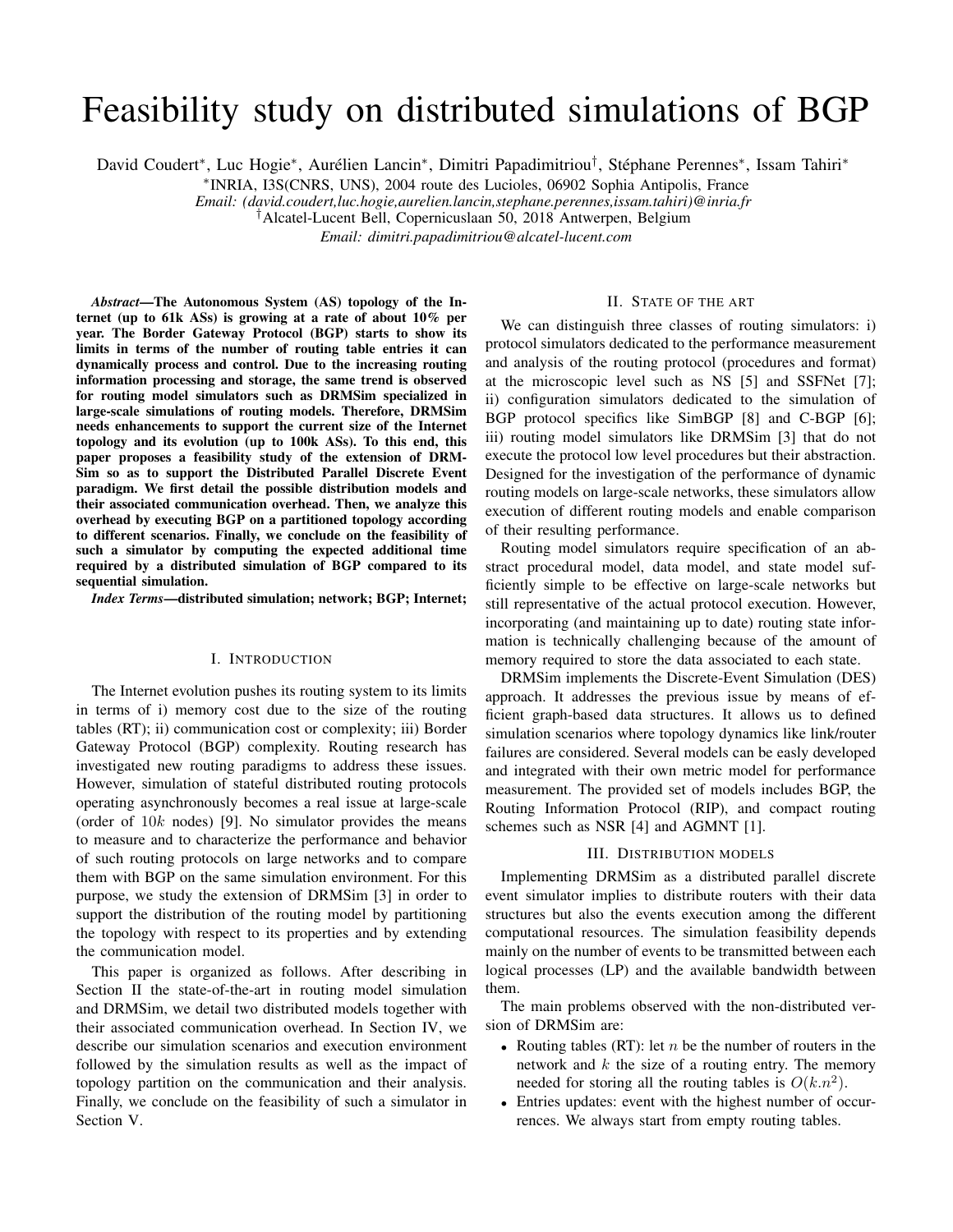Routers and BGP peering sessions are distributed among the different logical processes. We model the system by a graph  $G(V, E)$ , where the set of vertices V is partitioned and every partition is managed by a logical process. The edges internal to a partition are known only by the corresponding LP. For edges with end-points in distinct partitions, there are two possible solutions.

- *Solution A*: update events including the corresponding entries are transmitted between LPs.
- *Solution B*: boundary edge end-points are duplicated, implying that the original vertices (as an example  $v$  and w in Fig.1 must synchronize their copies ( $v'$  and  $w'$ ).

The advantage of *Solution B* compared to *Solution A*, is that only modified RT entries are sent, thus reducing the communication cost. However, duplication of vertices (routers) may be very harmful if the cuts resulting from the partitioning algorithm have many edges, reducing in turn the memory gain.

#### *A. Partitioning algorithms and complexity*

We assume that BGP routing updates constitute the main problem to solve, other type of events lead to negligible effects. For convenience, we use the following notations:

- $G(V, E) \triangleq$  the graph representing the network topology;
- The vertices of the graph are partitioned:  $V = \bigcup_{i=1}^{K} V_i$ ;
- $N_{V'}(v) \triangleq$  the neighbors set of a vertex v on the subgraph induced by  $V'$ ;
- $ME(v) \triangleq$  the set of modified RT entries at the router modeled by  $v$ ;
- $e(v, V') = 1$  if v is not in V' and has a neighbor in V', and 0 otherwise;
- $E size \triangleq$  the average size of a RT entry.

*Solution A* implies no internal communication overhead, but leads to  $\sum_{i=1}^{k} \sum_{v \in V_i} (|N_{V \setminus V_i}(v)|.|ME(v)|)$  communication between LPs. In *Solution B*, as boundary nodes are duplicated, there are  $\sum_{i=1}^k\sum_{v\in V_i}[(\sum_{j=1}^ke(v,V_j))$ . $|ME(v)|]$  internal updates, but the communication between LPs is negligible since we only need to send an update event containing the identifiers of both routers. There is no memory overhead in *Solution A* compared to the  $|V|$ .  $\sum_{i=1}^{k} \sum_{v \in V_i} [(\sum_{i=1}^{k} e(v, V_j))]$  bits that are needed in *Solution B* to store the duplicated boundary nodes.

We use mixed integer programs (MIP) to compute optimal bipartitions of the topology by minimizing the communication



Fig. 1. Two solutions to allocate edges with end-points on different LPs

overhead. In *Solution A*, we assign to every edge  $uv \in E(G)$ a weight  $W_{uv}$  that approximates the number of entries exchanged on this edge. The sum of weights over all edges having end points in different subsets is minimized. In *Solution B*, we assign to every vertex  $v \in V(G)$  a weight  $W_v$  that approximates  $|ME(v)|$ . In this case, the sum of weights over all vertices having at least one neighbor in the foreign subset is minimized.

#### IV. EXECUTION

Our objective is to determine the communication overhead of BGP caused by a distributed parallel implementation of DRMSim. We count the number of BGP update messages exchanged at the boundary edges of the topology partitions. The communication time overhead is derived by estimating the transmission and the propagation time for a single BGP update message between two LPs.

#### *A. Simulation scenarios*

We first consider MinRouteAdvertisementInterval (MRAI) = 0s in our experiments. It represents an upper bound on the amount of communication between BGP routers. Indeed, in the Internet, the default MRAI value is set to 30s in order to limit the message rate between BGP peers.

The BGP peering session establishment delay together with the update propagation delay between routers play a major role in the amount of transmitted updates. Three scenarios have been elaborated:

- *Scenario 1*: considers BGP peering sessions establishment before the start of updates exchanges. Once sessions are established, received updates are executed in their scheduled order.
- *Scenario 2*: considers *Scenario 1*. However, upon reception, updates are executed in a random order simulating highly random communication delay.
- *Scenario 3*: after one peering session establishment, the resulting updates are executed. Then, the next scheduled BGP peering session is established.

These scenarios are executed once on topologies of 2.5k, 3k, 3.5k, 4k, 4.5k and 5k nodes. These topologies are generated according to the Generalized Linear Preferential (GLP) model parameterized as specified in [2].

#### *B. Execution environment*

Sequential simulations of BGP to derive inter-partitions communication have been executed with DRMSim on an Intel Xeon 3.20Ghz with 64GB of RAM. Execution of *Scenario 1* took 52 minutes (min), *Scenario 2* 48min and *Scenario 3* 16min on topologies of 5k nodes.

#### *C. Simulation results*

We first measure to obtain reference values, the number of BGP updates with their respective number of entries on nonpartitioned topologies according to the different scenarios.